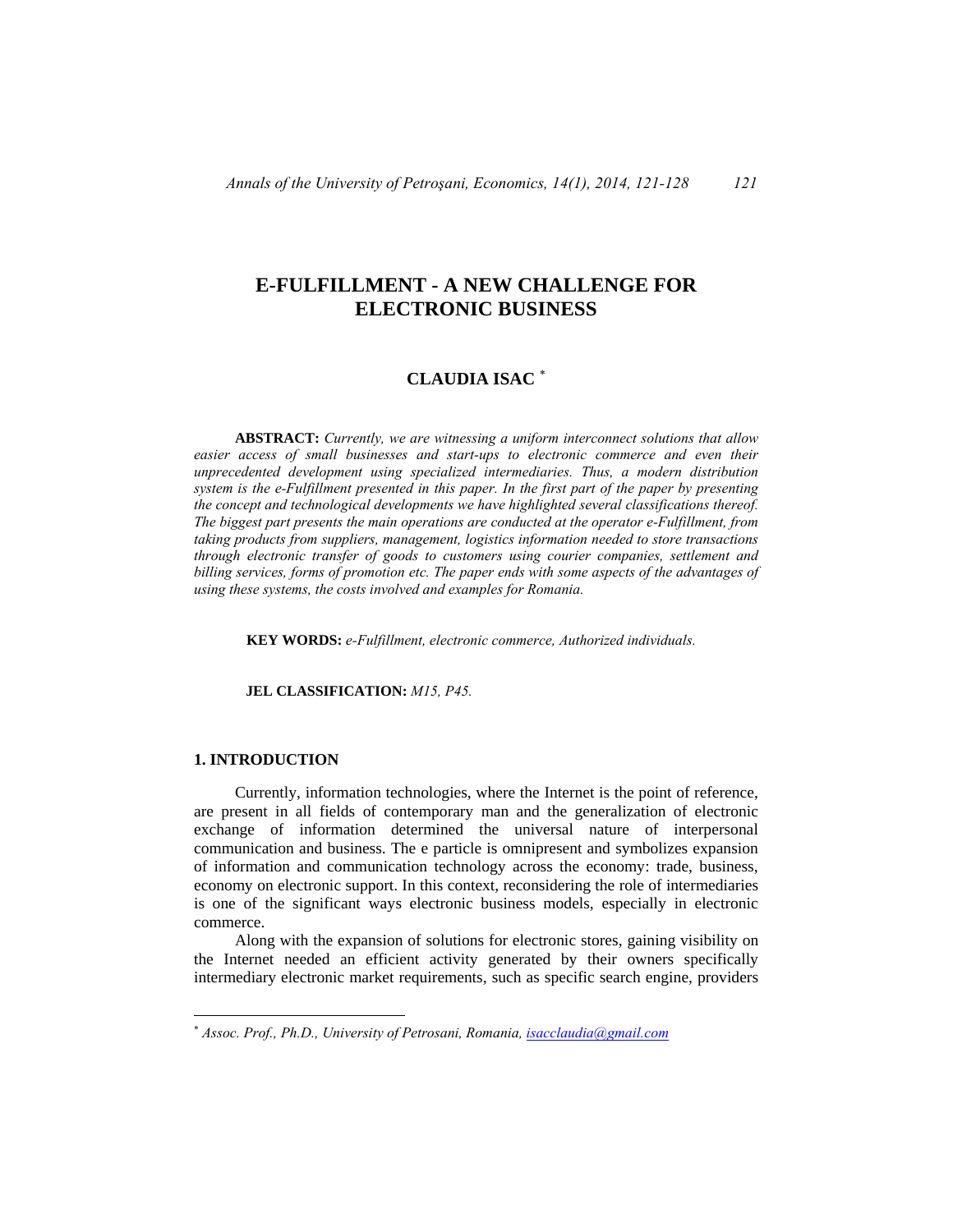of advertising space web directory organized web address on thematic areas etc. Since 2000, Delphi Group identifies a new trend on the emergence of new types of intermediaries in electronic Global Trade, intermediaries who take most of the activities carried out in an electronic store and a concentration of activity by one of several owners distributor.

 These intermediaries will have two forms and two essential conditions will materialize in online businesses, the respective credibility and time. Specifically, it identifies the following: credibility brokers who act as catalysts for trading and seek build partnerships based on trust and credibility, prestige brand than or promotional efforts; Brokers absolutely necessary for the digital economy because the time will exceed the amount of capital importance, intellectual property and innovation capacity and creates business value by coordinating volume ever greater opportunities durations of increasingly small.

 One of the recurrent patterns in today's e-commerce operations is the combination of 'bricks-and-clicks' – the integration of e-fulfillment into a portfolio of multiple alternative distribution channels. From a supply chain management perspective, multi-channel distribution provides opportunities for serving different customer segments, creating synergies, and exploiting economies of scale.

# **2. CONCEPTS AND CLASSIFICATION**

 The first in-depth research on strategies for order fulfillment (Fulfillment) was published by Mather (1988) which discusses the ratio of P production time, how long it takes to manufacture a product and C, time of producing the demand. Amount their time is that customers are willing to wait for command execution.

 **Order fulfillment** (in British English **order fulfilment**) is in the most general sense the complete process from point of sales inquiry to delivery of a product to the customer. Sometimes *Order fulfillment* is used to describe the more narrow act of distribution or the logistics function, however, in the broader sense it refers to the way firms respond to customer orders.

 Based on these options in conjunction with the logistics amazing development of the Internet and electronic comets and management systems and expert systems, providers can make a quick and cost-effective transition from the Fulfillment to e-Fulfillment.

 However, in order to successfully exploit these opportunities companies must master novel challenges. In particular, the design of a multi-channel distribution system requires a constant trade-off between process integration and separation across multiple channels. In addition, sales and operation decisions are ever more tightly intertwined as delivery and after-sales services are becoming key components of the product offering.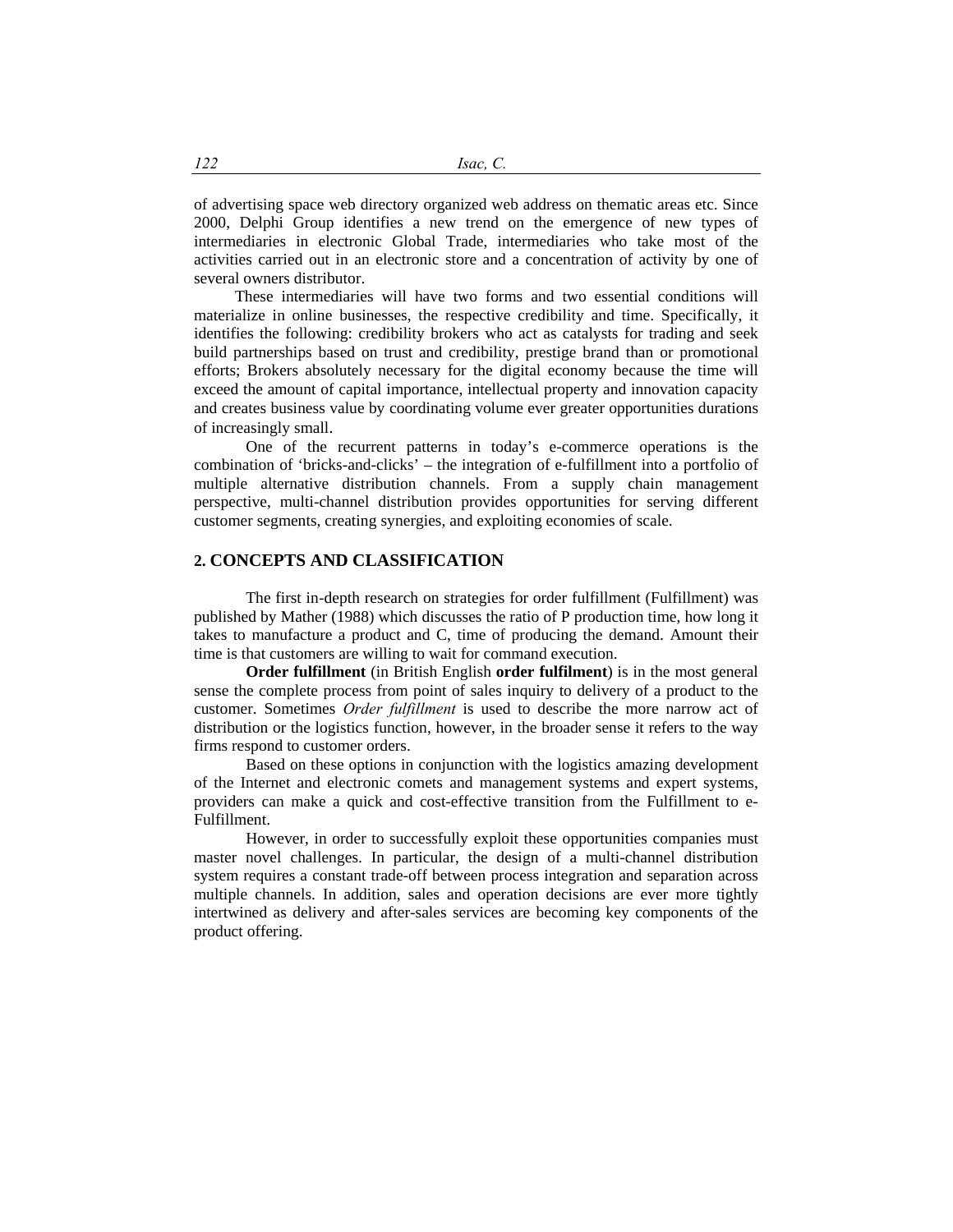

 *Source: http://www.logwin-efulfillment.com/* 

### **Figure 1. e-Fullfilment Solutions**

 Currently, we are witnessing a uniform interconnect solutions that allow easier access of small and medium-sized e-commerce and even their unprecedented development using specialized intermediaries.

 Thus, after 2010 there is a new type of intermediaries that provide high quality service and efficiency through e-Fulfillment which radically alters the effective monitoring of business processes implemented in the company or in its partnerships through electronic platforms that take over all operational process and logistical online store.

 E-fulfillment is the service through which an operator takes all order fulfillment process in the name of an online store, from storage, taking orders, packing and delivery or website management, based on cloud systems management, reporting and track orders.

 Basically, the order fulfillment time is significantly reduced by taking goods into the e-Fulfillment. According to the dictionary of business, e-Fulfillment is a Process of taking an <u>order</u> and executing it by making it ready for delivery to its intended customer. It may involve warehouse pickup, packaging, labeling etc.

# **3. THE OPERATIONS PERFORMED THROUGH THE e-FULFILLMENT**

 Operations conducted using e-Fulfillment platforms are complex and numerous, so that electronic stores always outsource these tasks. Regardless of the portfolio of activities that constitute the contract between the supplier and the intermediate holding electronic platform should make a compilation of such activities depending on where and when you scroll.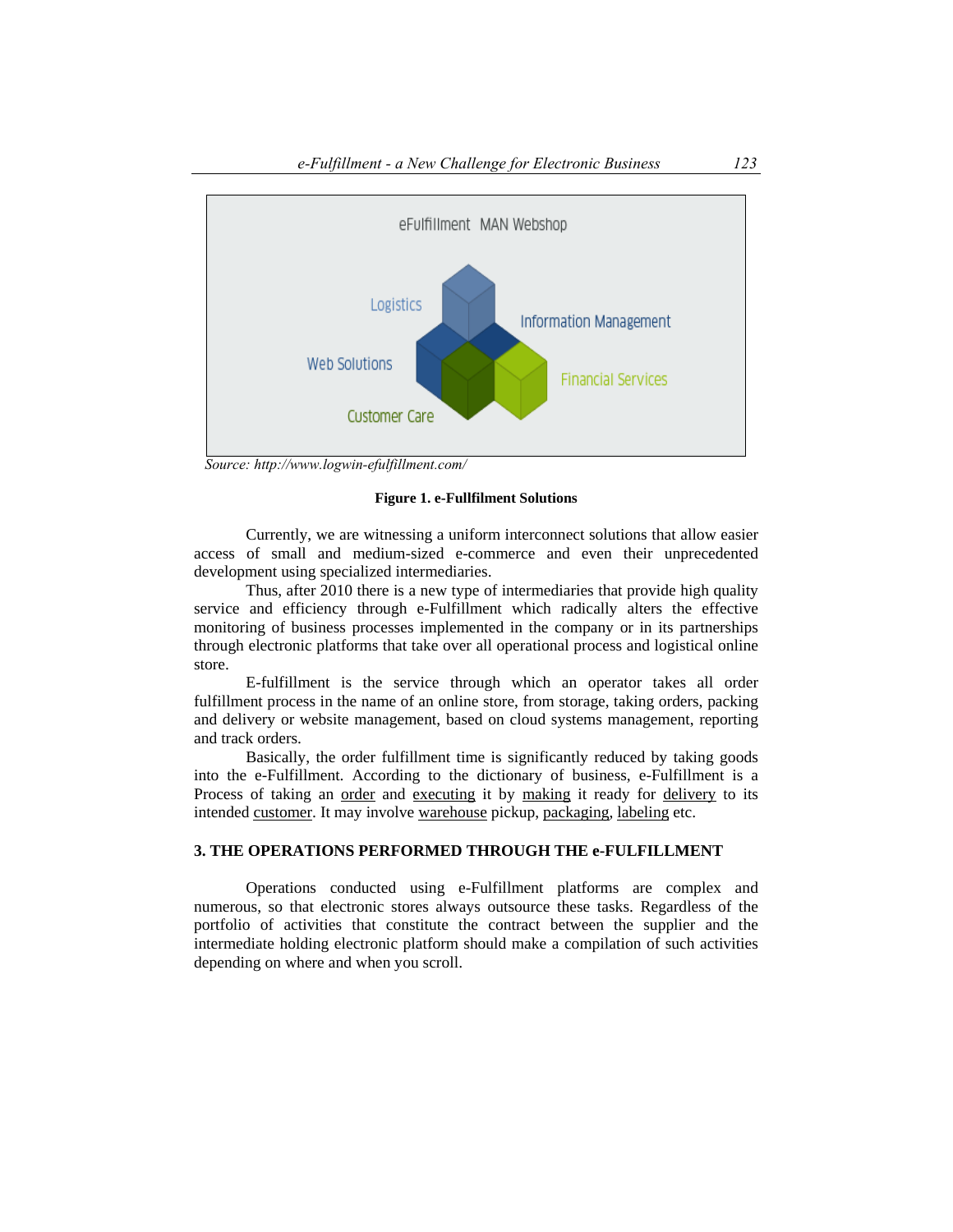Operations conducted from storage management system e-Fulfillment, include:

- Making and receiving processes of receipt of the goods and recording in the database all the information about the quantity, quality, size and weight;
- Storage products according to specifications and that they were conducting operations inventory, sorting and grouping them according to frequency of orders;
- Synchronization commands to streamline the time and cost of supply;
- **Ensure safe storage and inventory.**



*Source: www.erdtconcepts.com/order-fulfillment-logistics-shipping-services-for-your-ecommerce.html* 

## **Figure 2. Operations for e-Fulfillment**

 Operations conducted for the online store management system e-Fulfillment suppose (if that service is outsourced):

- The organization's homepage. Product placement on the homepage is a dynamic process based on analyzes and best practices of e-commerce;
- Updating the product portfolio on site, the selling price of these and technical characteristics;
- Support the proposed promotion campaigns marketing department;
- Making and sending newsletters to customers;
- Making and sending emails to all purchasers of the account creation stage cart, ordering, purchase order taking, etc;
- Creating reports with specific performance indicators.

 E-Fulfillment Service Provider may provide other services in parallel with taking orders online order management through the online shop or order via email and telephone lines, with a customer service team that provides a flexible schedule for taking orders, even with extended hours until 22 pm and / or Saturdays.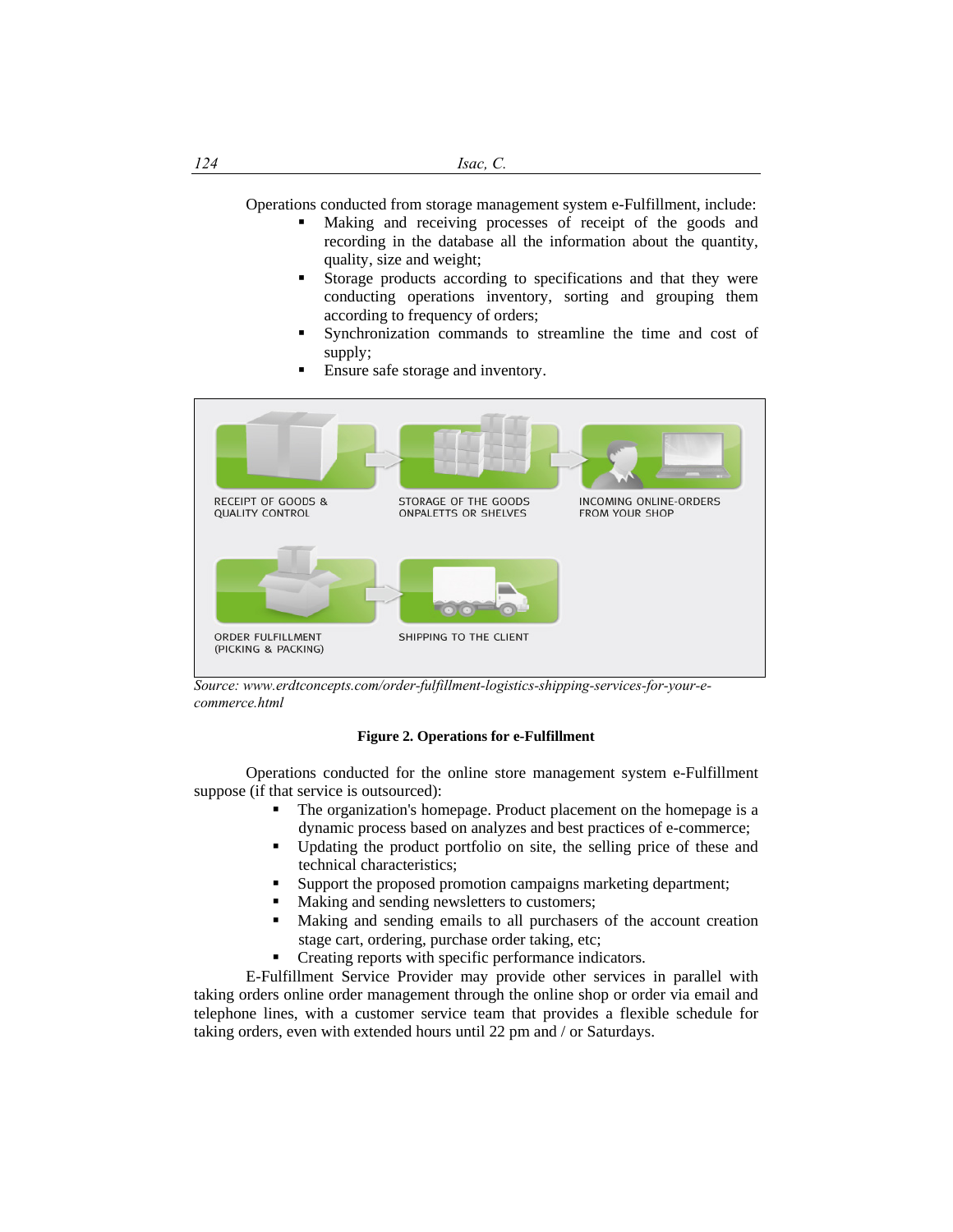

 *Source: http://fulfillmentwarehouse.com/ecommerce-fulfillment-services* 

#### **Figure 3. Order and Shipping Data Transfer**

Operations carried out for product delivery by e-Fulfillment system, include:

- $\triangleright$  Billing products to customers is through a cloud ERP system and the information is sent to be registered in the customer management system;
- $\triangleright$  It allows billing automatically be deducted automatically from initial stocks sold products. Thus, using a permanent inventory of them that allows creating purchase orders and setting safety stock by creating a stock alert reunification;
- $\triangleright$  Preparation of customized documents required delivery;
- $\triangleright$  Assemble packages quickly expanded via a management system that allow the identification of the product is in warehouse. Packages can be customized with vendor-specific identifiers (logo, logo etc) and within them can put promotional material such as brochures, pricing offers, personalized calendars, etc.;
- $\triangleright$  Delivery of parcels by courier is much quicker because the number of packages over is high, the firm can retrieve e-Fulfillment sale of products from many online trading companies. Consequently delivery price decreases;
- ¾ Delivery Confirmation is based on a personalized email is automatically sent to the supplier of goods and the buyer is charged for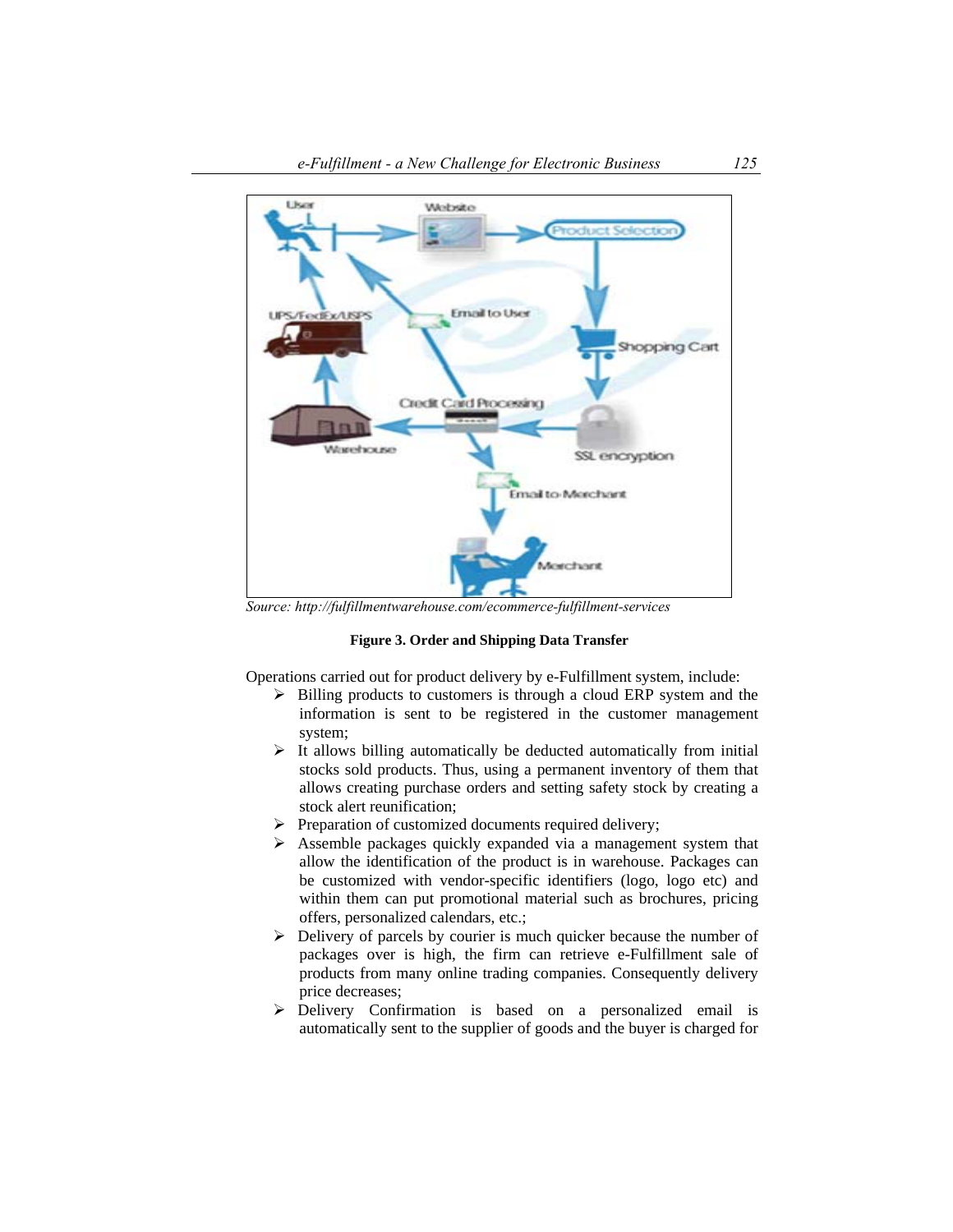the product. The email specified details about delivery, including product identification code and information on the courier company;

 $\triangleright$  Receiving information from the courier company on receipt of products by customers through integrated information system.

 Supplier is able to conduct himself more operations that have been more surveillance and control character, rather than operational. The most important operations of this type are:

- $\triangleright$  Provides access to the warehouse stocks knowing exactly how much quantity available there for each position;
- $\triangleright$  Check the status of orders, real time seeing their progress through the steps of processing and delivery;
- $\triangleright$  Receive data aggregated performance reports online store orders, returns and stock
- $\triangleright$  Receive alerts for food stock when needed.

 Obviously, the growing number of such platforms of e-Fulfillment proving that their use is effective and can highlight several advantages, the most important being:

#### **No.** | **Advantage Type** | **Effects for the supplier** 1 Taking on storage operations, taking orders, merchandise management, invoicing, packing, delivery. Outsourcing storage, taking orders, goods management, invoicing, packing, delivery. 2 Transformation of indirect operating expenses management e-commerce store in direct costs proportional to the number of orders shipped and stored cargo volume. Reducing expenses operation of electronic shop. 3 Online store owners can focus exclusively on business development, increasing portfolio of marketed products, promotion and strategic market positioning. Focusing on developing the product portfolio, increase their competitiveness and promote their. 4 Follow activities undertaken by the e-Fulfillment by ERP and Business Intelligence secure cloud that allows viewing a dashboard in the end of the day or in real time. View, surveille and control of outsourced services.

### **Table 1. e-Fulfilment Advantages**

 The order fulfillment strategy has also strong implications on how firms customize their products and deal with product variety.<sup>[4]</sup> Strategies that can be used to mitigate the impact of product variety include modularity, option bundling, late configuration, and build to order (BTO) strategies—all of which are generally referred as mass customization strategies.

 Order fulfillment strategy also has strong implications on how firms customize their products and deal with a variety of products. [4] The strategies that can be used to mitigate the impact of modularity variety of products including strategies,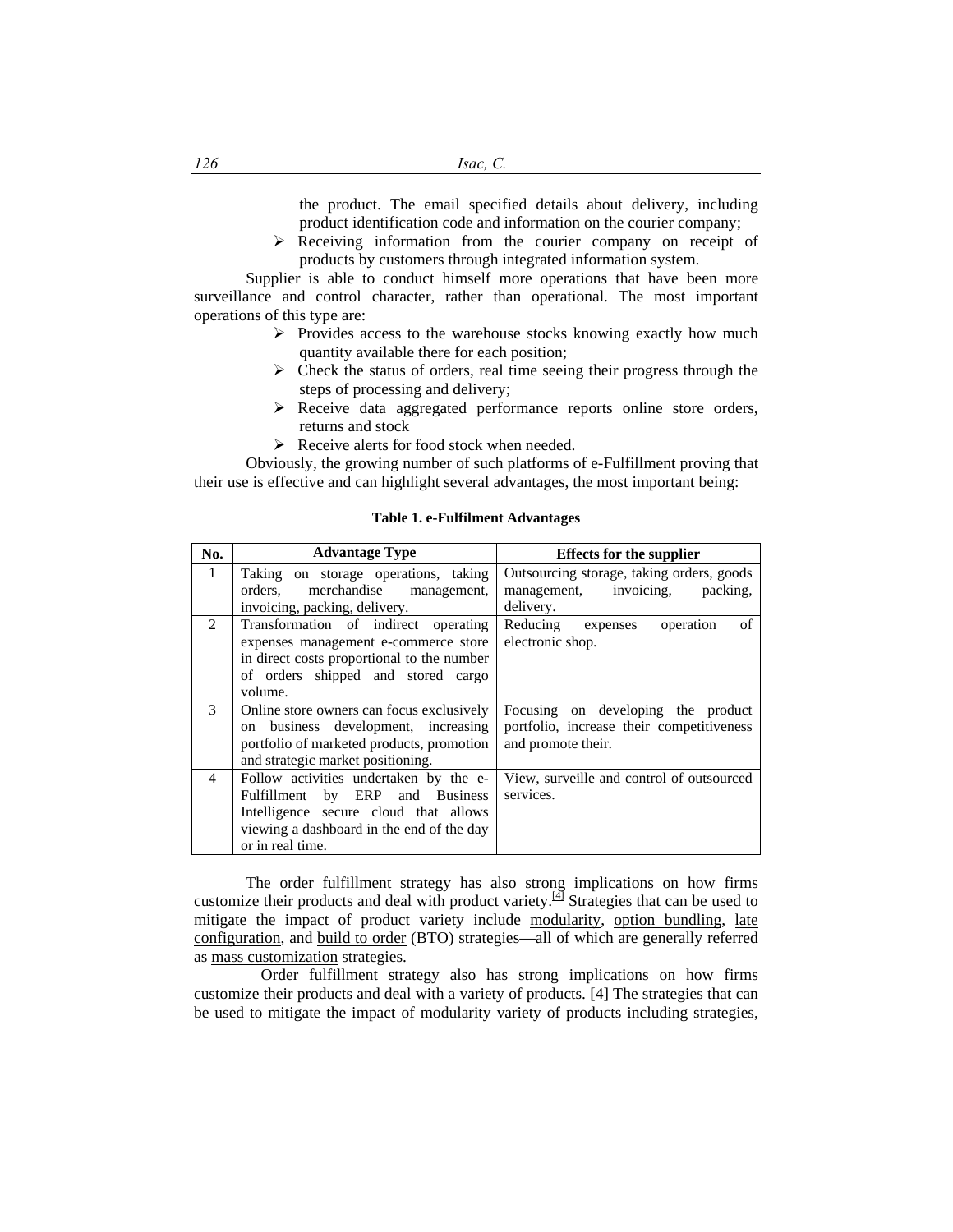option group, the latter configuration and build to order (BTO), all of which are generally referred to as mass customization strategies .

## **4. e-FULFILLMENT IN ROMANIA**

 In Romania, the first e-Fulfillment platform was launched in Brasov in 2013 by the Frisbo company. The value of the initial investment was over 500,000 euros and was to create logistics infrastructure respectively a warehouse with an area of 1,400 square through which the first year of operation were delivered over 100,000 products purchased online.

 In 2014 through the platform are managed operational and logistic processes of 10 businesses from home and abroad. The main customers are Okian library and shoe retailer Frisbo but also stands Leonardo, Cosmetic Plant (Cluj), XTDeco, Mobilena (Salaj).

### **5. CONCLUSIONS**

 Electronic commerce confirm the role of information and communication technologies in enhancing the potential of an undertaking complex and ensure its development prospects. In this context, the e-Fulfillment is an opportunity through the many advantages they offer materialized in reducing costs and transforming fixed costs into variable costs, flexibility and speed in storing, managing, retrieving and delivering goods.

 For these reasons the business development of this type should be included in programs for development of information society and business compatible with these trends.

#### **REFERENCES:**

- **[1]. Croxton, K.L.** (2003) *The Order Fulfillment Process*, International Journal of Logistics Management, vol.14(1), pp.19-32
- **[2]. Holweg, M.; Pil, F.K.** (2001) *Successful build-to-order strategies start with the customer*, MIT Sloan Management Review, vol.43, pp.74-83
- **[3]. Agatz, N.A.; Fleischmann, M.; Van Nunen, J.A.** (2008) *E-fulfillment and multi-channel distribution – A review*, European Journal of Operational Research, vol.187(2), pp.339-356
- **[4]. Willigen, S.**, *Risk reduction in service contract fullfilment,* University of Twente Student Theses, http://essay.utwente.nl/63859/
- **[5].** http://www.sciencedirect.com/science/article/pii/S0377221707004195
- **[6].** http://fulfillmentwarehouse.com/ecommerce-fulfillment-services
- **[7].** http://www.fulfillmentcorp.com/
- **[8].** http://www.dhl.com/en/logistics/supply\_chain\_solutions/what\_we\_do/e-fulfillment.html#. VI3F7mfIJkM
- **[9].** http://www.erdtconcepts.com/order-fulfillment-logistics-shipping-services-for-your-ecommerce. html